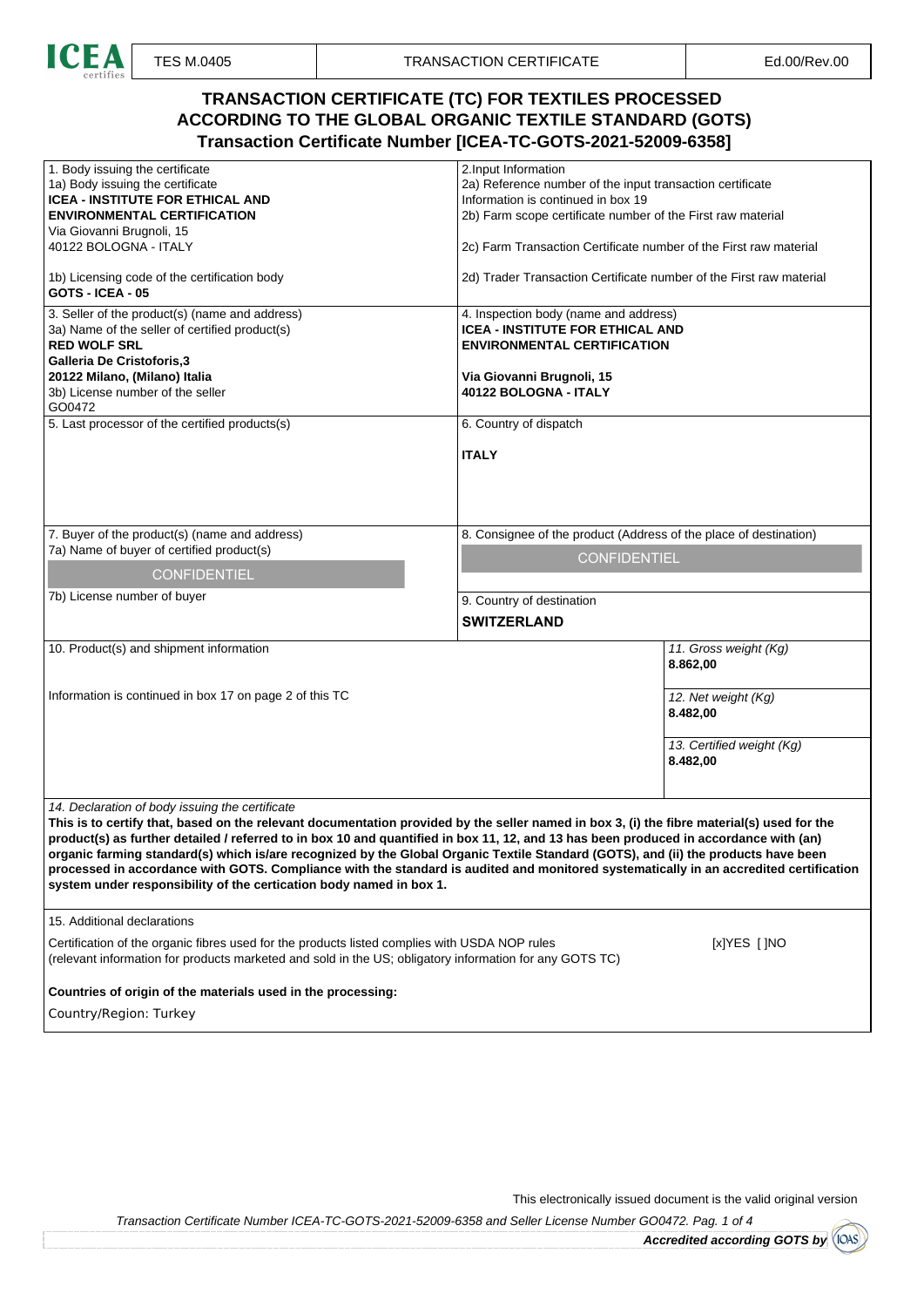



This electronically issued document is the valid original version

Transaction Certificate Number ICEA-TC-GOTS-2021-52009-6358 and Seller License Number GO0472. Pag. 2 of 4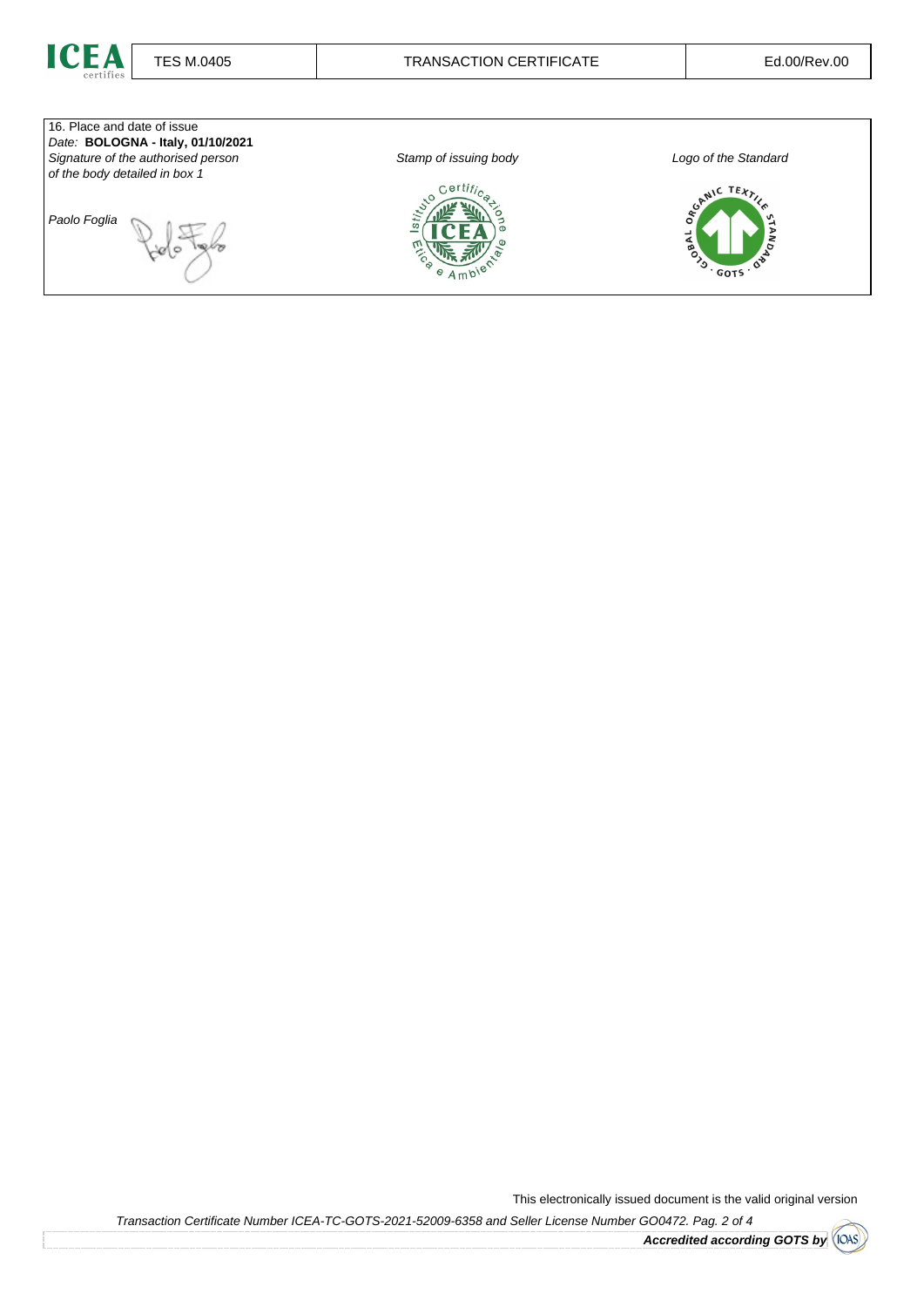

Reference Number of the certificate

**GO0472-ICEA-TC-GOTS-2021-52009-6358**

17. Continuation of Box 10

Shipment Information

| Invoice |            | <b>Transport Document</b> |            |        |            |  |
|---------|------------|---------------------------|------------|--------|------------|--|
| Number  | Date       | Order Number              | Order Date | Number | Date       |  |
| 1224    | 23/07/2021 | 2107                      | 23/07/2021 | 2107   | 23/07/2021 |  |

Products

| <b>Product Name</b>                                                             | Composition               | Lot Number | Length | Quantity |         | Weight  |           | Label   |
|---------------------------------------------------------------------------------|---------------------------|------------|--------|----------|---------|---------|-----------|---------|
|                                                                                 | (fibre and %)             |            | (m)    | (pcs)    | Net(kg) | Gross   | Certified | Grade   |
|                                                                                 |                           |            |        |          |         | (kg)    | (kg)      |         |
| Greige yarns (PC0030),<br>Combed yarns (PD0068),<br>FILATI PETTINATI<br>SINGOLI | * Cotton (RM0104) 100.00% | 8652       |        | 13,00    | 8482,00 | 8862,00 | 8482,00   | Organic |
| *From Organic Agriculture                                                       |                           |            |        |          |         |         |           |         |

This electronically issued document is the valid original version

Transaction Certificate Number ICEA-TC-GOTS-2021-52009-6358 and Seller License Number GO0472. Pag. 3 of 4

**Accredited according GOTS by**